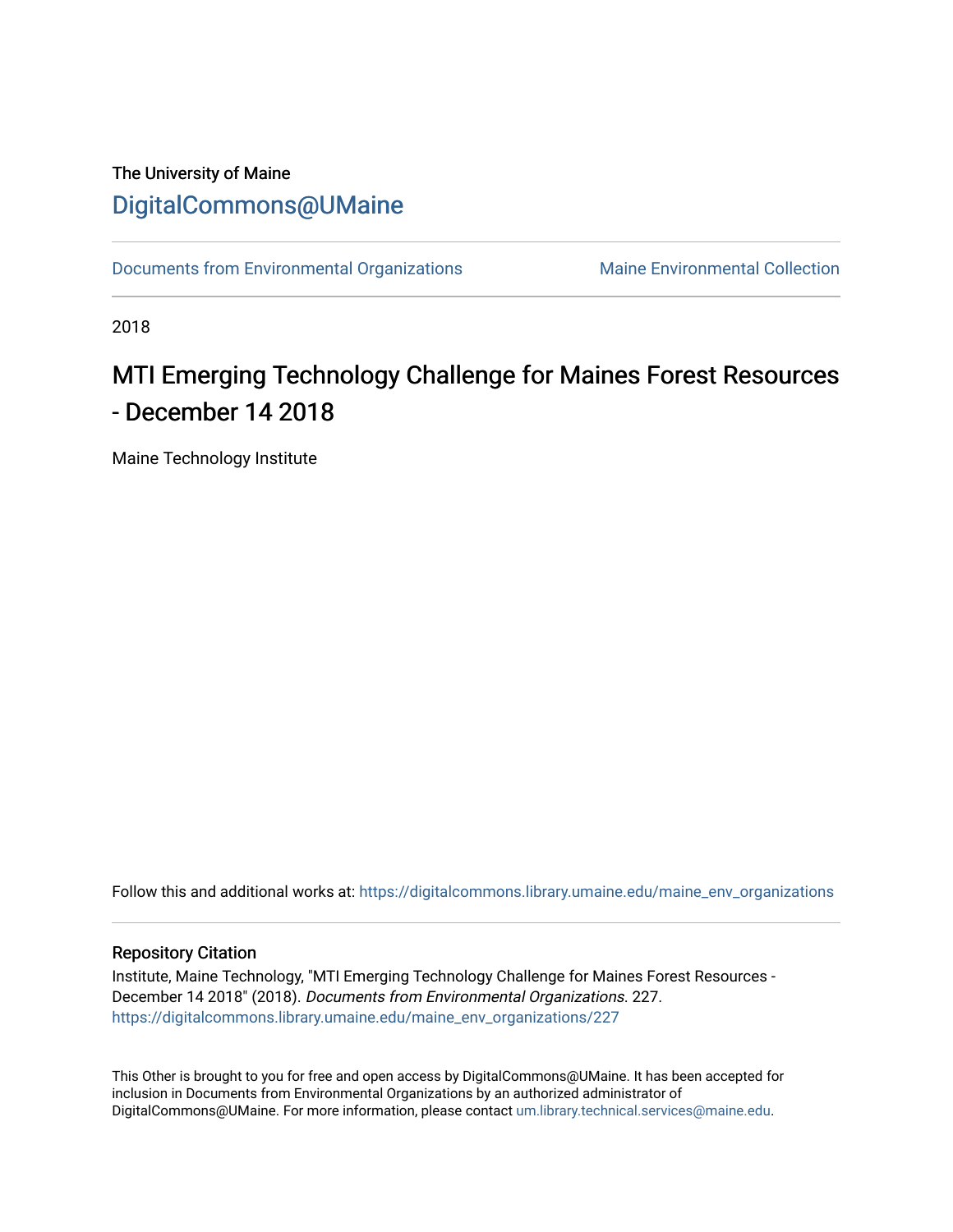

#### **EMERGING TECHNOLOGY CHALLENGE FOR MAINE'S FOREST RESOURCES Issue Date: December 14, 2018 Due Date: January 25, 2019**

**Challenge**: Deploy a forest industry technology in Maine, preferably co-located at an existing industrial facility, where forest biomass is used in the production of a value-added product for sale into a well-defined, promising market. The Challenge goal is further diversification of Maine's forest industry.

#### **Maine Technology Institute:**

The Maine Technology Institute (MTI) is an industry-led, publicly funded, nonprofit corporation with the core mission to diversify and grow Maine's economy by encouraging, promoting, stimulating, and supporting innovation and its transformation into new products, services and companies, leading to the creation and retention of quality jobs in Maine. MTI works across seven technology sectors, recognizing that the greatest innovations occur at the intersection of multiple sectors. As a key "innovator of innovation" and as part of MTI's most recent strategic plan, MTI regularly supports unique initiatives and invest in projects that are in addition to its core program offerings. MTI is issuing this Emerging Technology Challenge for Maine's Forest Resources in recognition of this unique moment in the Maine's forest products industry.

#### **Emerging Technology Challenge Purpose and Goals:**

The Maine Technology Institute is identifying promising technologies that could be deployed within Maine's forest industry. MTI supports Maine's robust forest industry, including efforts to diversify it. MTI recognizes the growth of industrial biotechnology around the globe and wants to ensure that Maine is part of this growth. Also, this innovation challenge is serving as a pilot project to inform innovation challenges in other sectors in the future. Even though this challenge is restricted to emerging technologies for Maine's forest resources, the lessons learned from this process will be used in other industries and to the benefit of Maine's overall economic development.

The purpose of this Emerging Technology Challenge is to encourage, through MTI costsharing, the field of promising technologies that can succeed in Maine. Success means bringing to the market value-added products, creation of high-paying jobs, and synergies with Maine's existing forest industry.

Over the past several years, Maine's forest industry stakeholders have collaborated to chart a course for the future of the industry. The industry remains strong and robust, contributing an estimated \$8.5 billion annually to the state's economy, with the potential to grow to \$12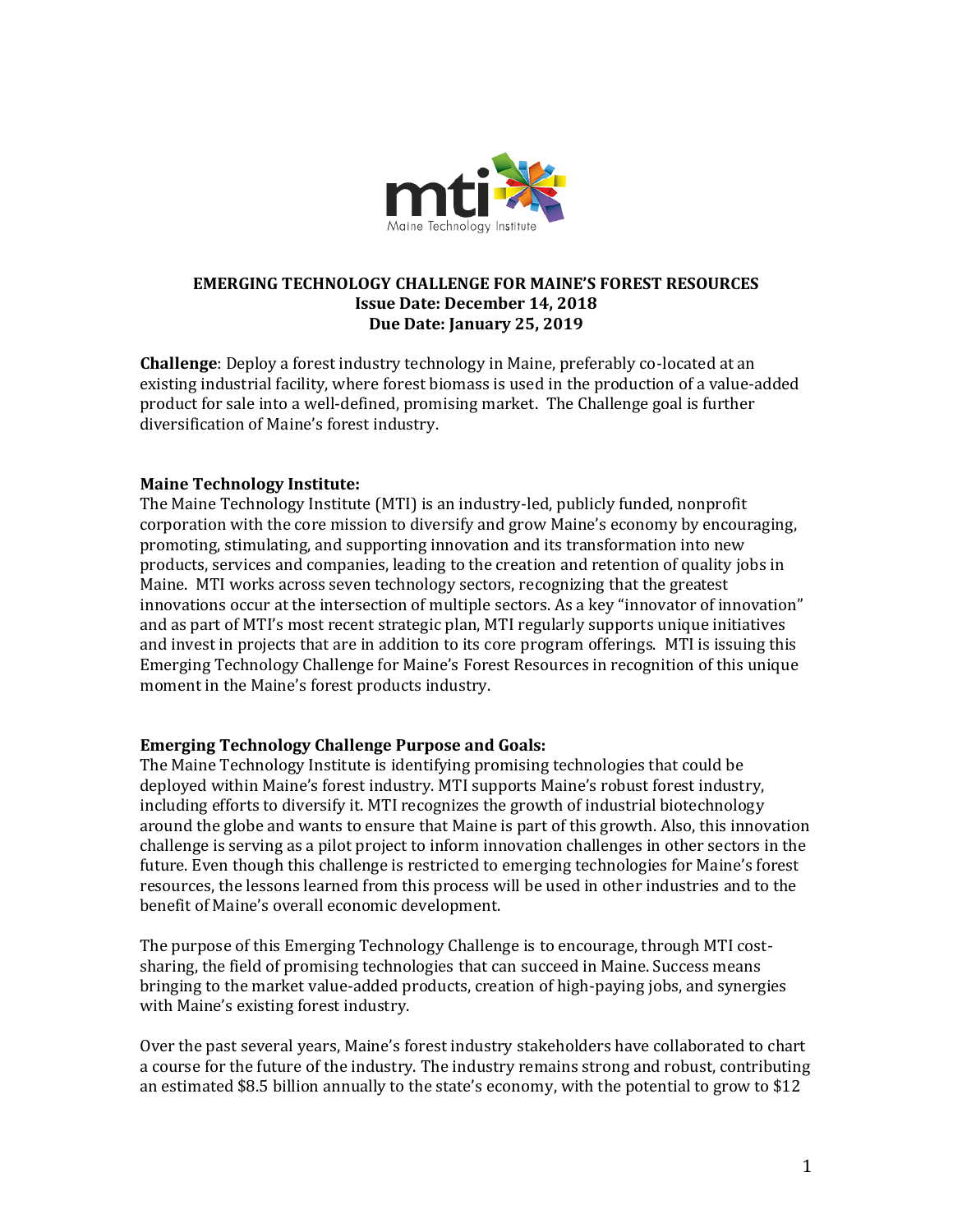billion by 2025. <sup>1</sup> It is poised to embrace new opportunities, and there have been recent success stories. In the past few years, approximately \$1.02 billion has been invested in Maine's forest industry, including pulp and paper equipment, wood processing equipment, energy production, and new facility construction.

**Eligibility:** Enterprises who submitted information to MTI's Request for Information in July 2018 are eligible for this challenge. MTI may issue subsequent challenges in 2019 and beyond, which will be open to those who did not respond to the July 2018 RFI. Enterprises that did not submit a response to the Request for Information may still seek funding from MTI through MTI's normal funding channel and process. Visit mainetechnology.org for more information.

Please note that although Biobased Maine is managing this challenge on behalf of MTI, membership to Biobased Maine does not provide any advantage in this Challenge nor will Biobased Maine Board of Directors, staff or membership select Challenge funding recipients. Biobased Maine is not available to assist its members in applying to this challenge or assist in any other way for the duration of this challenge. All contractors and reviewers associated with this challenge comply with MTI's conflict of interest and confidentiality policies.

**Challenge**: Deploy a forest industry technology in Maine, preferably co-located at an existing industrial facility, where forest biomass is used in the production of a value-added product for sale into a well-defined, promising market.

**Investment Award**: MTI will award up to \$1.5 million in grants, for one or more projects. Like all MTI's investments, this award requires a 1:1 match. See [MTI matching policy details.](https://www.mainetechnology.org/wp-content/uploads/2015/05/12312013-Allowable-Rates-and-Matching-Fund-Requirements.pdf)

**Timeframe and Review Process**: MTI will announce challenge award recipients within 6-8 weeks of application deadline. Submissions will be reviewed based on the criteria listed in this Challenge document, and the pool will be narrowed to a group of 6-10 enterprises to go through a deeper due diligence process, enlisting appropriate technical and technoeconomic analysis. MTI may reach out for additional information from these finalists. From this narrowed list, the MTI Board of Directors will make final funding decisions based on the established criteria.

Biobased Maine and MTI will make every effort to connect all applicants to Maine-based resources for companies considering relocation to Maine or interested in connecting with Maine's R&D and forestry-related resources.

#### **Proposal Submission Requirements:**

Submissions are due by Friday January 25, 2019 and should be submitted to [info@biobasedmaine.org.](mailto:info@biobasedmaine.org) Questions about this Emerging Technology Challenge should be directed in writing to Biobased Maine. Proposals should be submitted as a PDF document not exceeding 20 pages and should include the elements listed below. Submissions lacking some of the elements listed below may be disqualified from this Challenge. Please note that under MTI's Confidentiality Agreement, all materials submitted as part of this Challenge will be kept confidential by Biobased Maine, MTI, and the contractors hired to evaluate the technologies. Biobased Maine, MTI, and its contractors will not enter into additional Non-

 $\overline{\phantom{a}}$ 

<sup>1</sup> formaine.org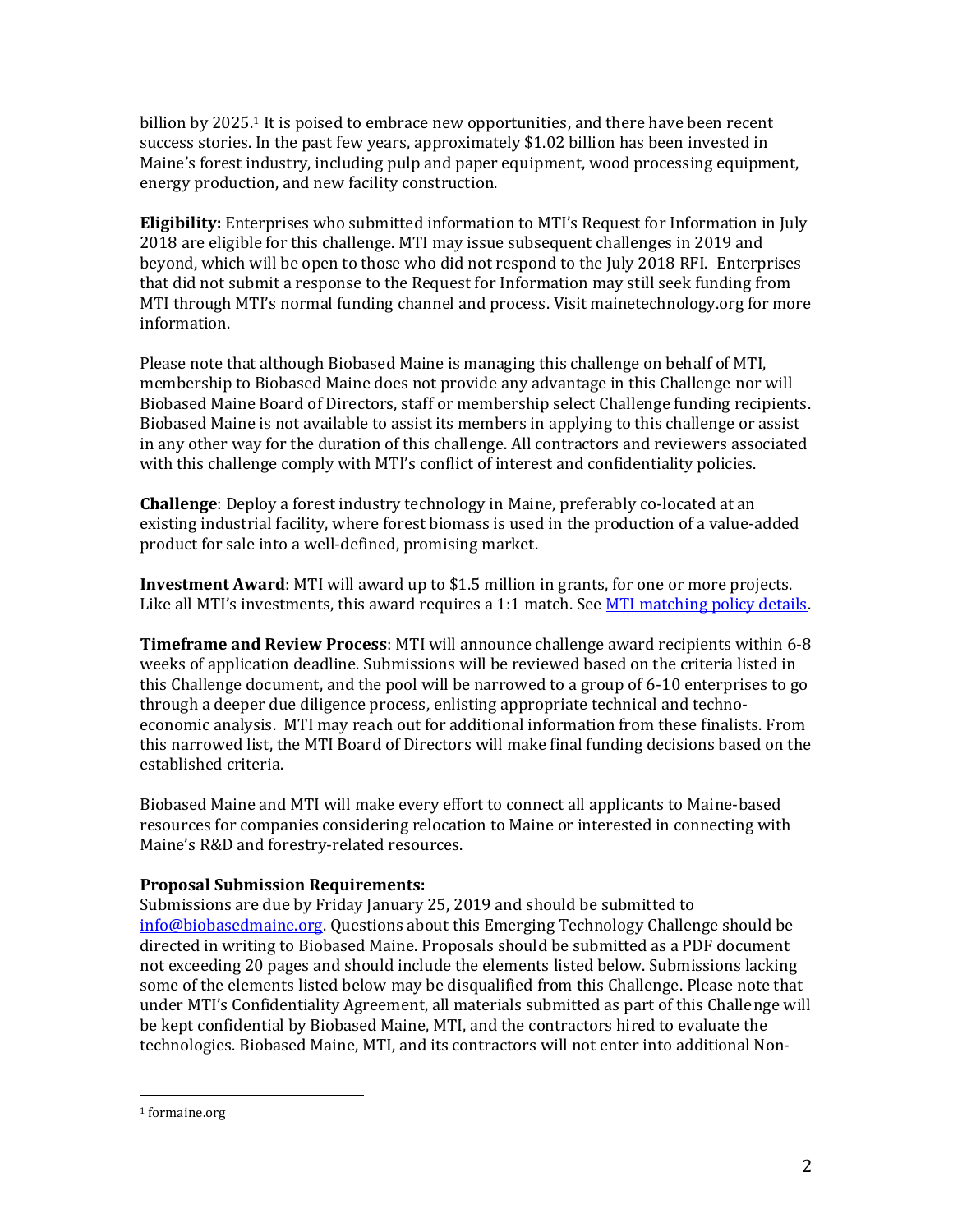Disclosure Agreements with technology companies submitting materials for this Challenge. MTI reserves the right to request additional information as part of the evaluation process.

Information submitted in response to the July 2018 RFI will become part of your proposal submission. There is no need to re-submit this information, unless it needs to be revised/updated. Please send the following additional items by the due date:

- Succinct description of the proposed project and how it meets the challenge stated above and the proposal scoring criteria described below.
- Project budget including how MTI funds will be deployed and a list of other sources of funding and financing for the project (match). Please be very specific about how these funds, if awarded to you, will be used, including goals that can be achieved.
- Complete business plan, including cost model, off-take agreements (if applicable), and other elements responsive to this Challenge. Business plans should include a market assessment sufficient to assess commercial viability of technology deployment and ROI
- Feedstock requirements (be as specific as possible in terms of species, size, moisture content, bark content, etc.)
- Complete description of technology and technical approach as well as stage of development - please provide a list of key process elements, key equipment and process chemicals, estimated scale, CAPEX and OPEX, references to literature, patents and assumptions
- Project duration and timeline, including key milestones up to and including technology/facility commissioning.

### **Criteria for Scoring Proposals:**

MTI will base its award decisions on the following criteria, with weight given in descending order:

- 1. **Strong Business Case.** Responders' business plans must show how the technology is innovative and responsive to market/customer needs in a way that other technologies are not, identify the market for products manufactured, summarize market analyses that have been performed to date, and describe a timeline for technology deployment by Q1 2021. The business plan must also provide sufficient documentation that the company has freedom to practice, and has the necessary intellectual property to ensure project success. For commercial-scale technology deployments, business plans must specify off-takers for the products manufactured and the product quantities for each off-taker.
- 2. **Feedstock Fit with Maine.** Information submitted in your application should help us understand the assumptions used in your economic model, particularly with respect to Maine feedstock cost, Maine feedstock type, and subsidies needed that industries in Maine are eligible for. For the purposes of this challenge "biomass" refers to all grades of lignocellulosic biomass, which may include whole tree, dimension lumber, pulp wood, chips, sawmill residuals, low-grade biomass, etc. If your technology does not currently use wood as a feedstock, you are unlikely to be selected for investment under this Challenge. Please identify existing relationships you may have with Maine feedstock providers, or plans to engage such providers.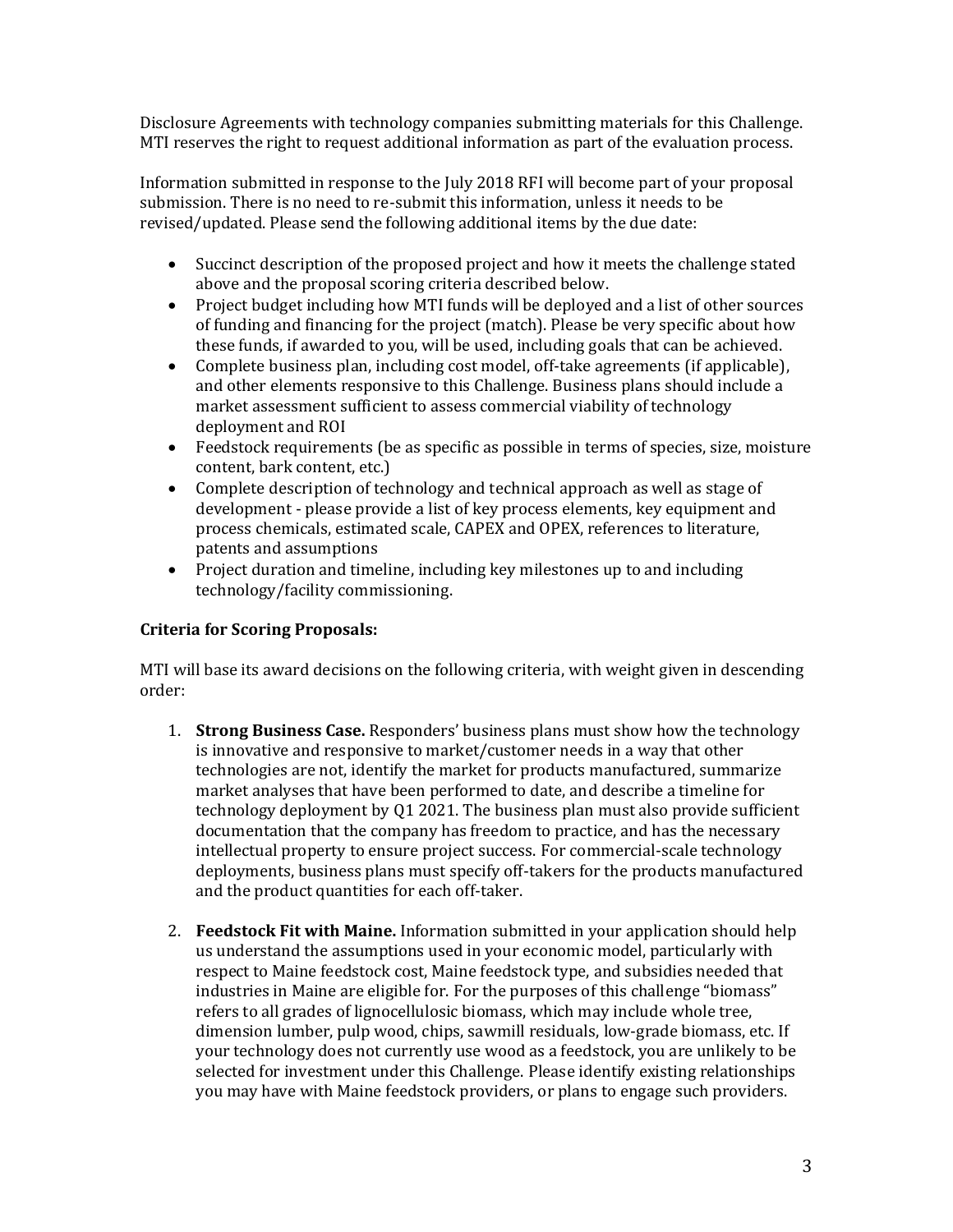Use of residuals – from both manufacturing and harvesting – will be prioritized under the evaluation criteria for this Challenge.

- **3. Technical and Technoeconomic Merit.** Responders' technical plan and economic models must show evidence that the technology works and, if not already commercialized, include a scale-up plan that could lead to successful technology demonstration or profitable commercialization.
- 4. **Economic Benefits to Maine.** Proposals should estimate job creation potential from technology deployment in Maine – for pilot/demonstration scale projects, this estimate will be for when/if the technology reaches commercial scale. For commercial-scale technology deployments, projects that include the creation of a minimum of 10 new FTE direct jobs will be scored higher. These jobs are direct jobs required to operate the facility, and do not include biomass harvesting-related jobs or indirect jobs. Economic value to the supply chain in Maine will also be considered as part of the evaluation of economic benefit.
- 5. **Geographic Fit.** Responders are not required to have a Maine presence at the time of application but will need to be registered to do business in Maine and be able to meet MTI's Maine-based requirement at the time of contract execution. Projects to be located outside the state of Maine do not qualify for investment. Projects to be located within economically distressed areas of Maine will be prioritized including the following counties in Maine2: Aroostook, Androscoggin, Penobscot, Washington, Oxford, Franklin, Somerset, Piscataquis, and Waldo counties.

l

<sup>2</sup> The list of economically distressed counties in Maine are based on federal economic distress criteria per U.S. EDA economic distress criteria 13 C.F.R § 301.3.